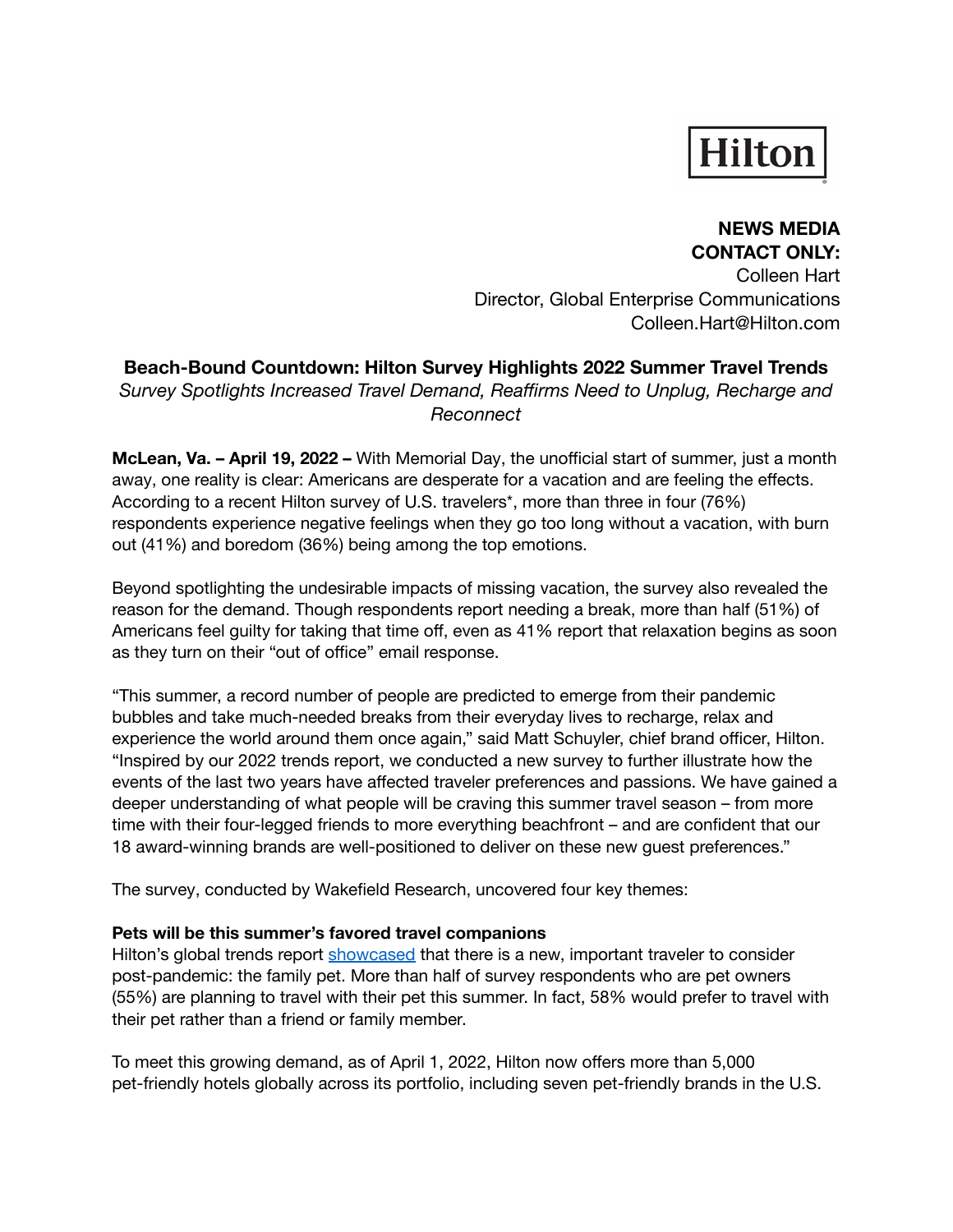and Canada - Canopy by Hilton, Embassy Suites by Hilton, Hilton Garden Inn, Hampton by Hilton, Tru by Hilton, Homewood Suites by Hilton and Home2 Suites by Hilton.

### **Holistic wellness will be at the forefront of travelers' minds**

An overwhelming 98% of survey respondents acknowledged they prioritize wellness activities while on vacation. Today, travelers are focusing on their overall well-being and will be looking for experiences beyond access to the spa and gym that focus on connecting the mind, body and spirit – and wellness priorities vary from traveler to traveler. For example, Americans feel mentally refreshed on vacation when they get a feel for the local culture (41%) or turn their phone off and unplug (33%). Women, in particular, are likely to prioritize reconnecting with family and friends (46%), while men are likely to prioritize healthy eating (34%).

Hilton recognizes the importance of holistic wellness as part of the overall the guest experience, from check-in to check-out. Hotels are incorporating design elements and introducing amenities that are scientifically designed to create feelings of warmth and relaxation as well as renewed energy and focus – from the floor-to-ceiling windows in meeting and banquet spaces in locations like [Resorts](https://nam02.safelinks.protection.outlook.com/?url=https%3A%2F%2Fsecure-web.cisco.com%2F10xG_3GYGdRslgvG2Y2hrgOceCpwJwvQKlRJvqbtxxtxUNYuavHud-LM8V6zTPqHAukGsGBIEL0b23q5fMRcN9HJPUtlQzS9xX2eiwNZFKfVB738FewC_3Q2XXYcGaABskgW834ovi0bd483l1x3hrZNJb0L0nncqVmYnzlaD9mdYSgJbPgCRVdmby4kUrs2aZOr7Nvcfd_-coD8y2MGdCSclcwM0Gn3DdBSdG1ZIGvD3ZjZZuuNvYGOFeWZM1kG9UVIxlqxqpppCaT8uZDXOtZHnJ8G_eKQGpGY_5HWFFfF23kJezmRzWjIOe-IVmqxT%2Fhttps%253A%252F%252Fwww.rwlasvegas.com%252F&data=04%7C01%7CColleen.Hart%40hilton.com%7Ce6681614641d427c7f8e08d9850960ec%7C660292d2cfd54a3db7a7e8f7ee458a0a%7C0%7C0%7C637687097585497833%7CUnknown%7CTWFpbGZsb3d8eyJWIjoiMC4wLjAwMDAiLCJQIjoiV2luMzIiLCJBTiI6Ik1haWwiLCJXVCI6Mn0%3D%7C1000&sdata=zxqrT3my3xN46SgmXUi5Fo%2FiN6ogqglT4iaIP%2BPZSAU%3D&reserved=0) World Las Vegas to wellness minded amenities, like teas that prevent elevation sickness at **Hilton Bogota [Corferias](https://www.hilton.com/en/hotels/bogcchh-hilton-bogota-corferias/)**.

#### **Combating burnout, Americans are rethinking their 9-to-5**

While they may be focusing more on wellness, American workers are still not taking time to unplug and recharge from work. More than a quarter (28%) of employed Americans disclosed that, since 2019, they have failed to use all their paid vacation days, with 51% of those respondents admitting it's because they feel guilty about taking time off.

With the shift from work-life balance to "work from anywhere," many have goals to integrate fun in their workday. With workers taking advantage of flexible office time or shortened summer Fridays, 40% of respondents will consider their summer a success if they spend a workday in a beach chair instead of an office chair.

Hilton is adapting to this new reality of work life by offering portfolio-wide booking options that integrate both business and leisure, like [WorkSpaces](https://www.workspacesbyhilton.com/) by Hilton, a work-from-hotel solution for both corporate customers and individuals seeking office space to increase efficiency in their workday. Hotels are answering this need with creative, on-property experiences and packages, such as Wi-Fi blocking jackets to help travelers fully unplug at **The Foundry Hotel Asheville**, Curio [Collection](https://www.hilton.com/en/hotels/avlcuqq-the-foundry-hotel-asheville/) by Hilton in Asheville, N.C., or the "Stay Longer and Work from [Paradise](https://www.conradpuntademita.com/offers/)" package at [Conrad](https://www.conradpuntademita.com/) Punta de Mita in Mexico.

### **The refreshed definition of "Relaxation" is simply "Resorting"**

This summer, people are looking to relax and reconnect with loved ones but want to avoid the hassle of complicated travel planning. According to the survey, 85% of people agree that booking at an all-inclusive resort is the best way to reduce the stress of planning, and more than one third (37%) of respondents feel mentally refreshed on vacation when they don't have to worry about leaving the resort during their stay.